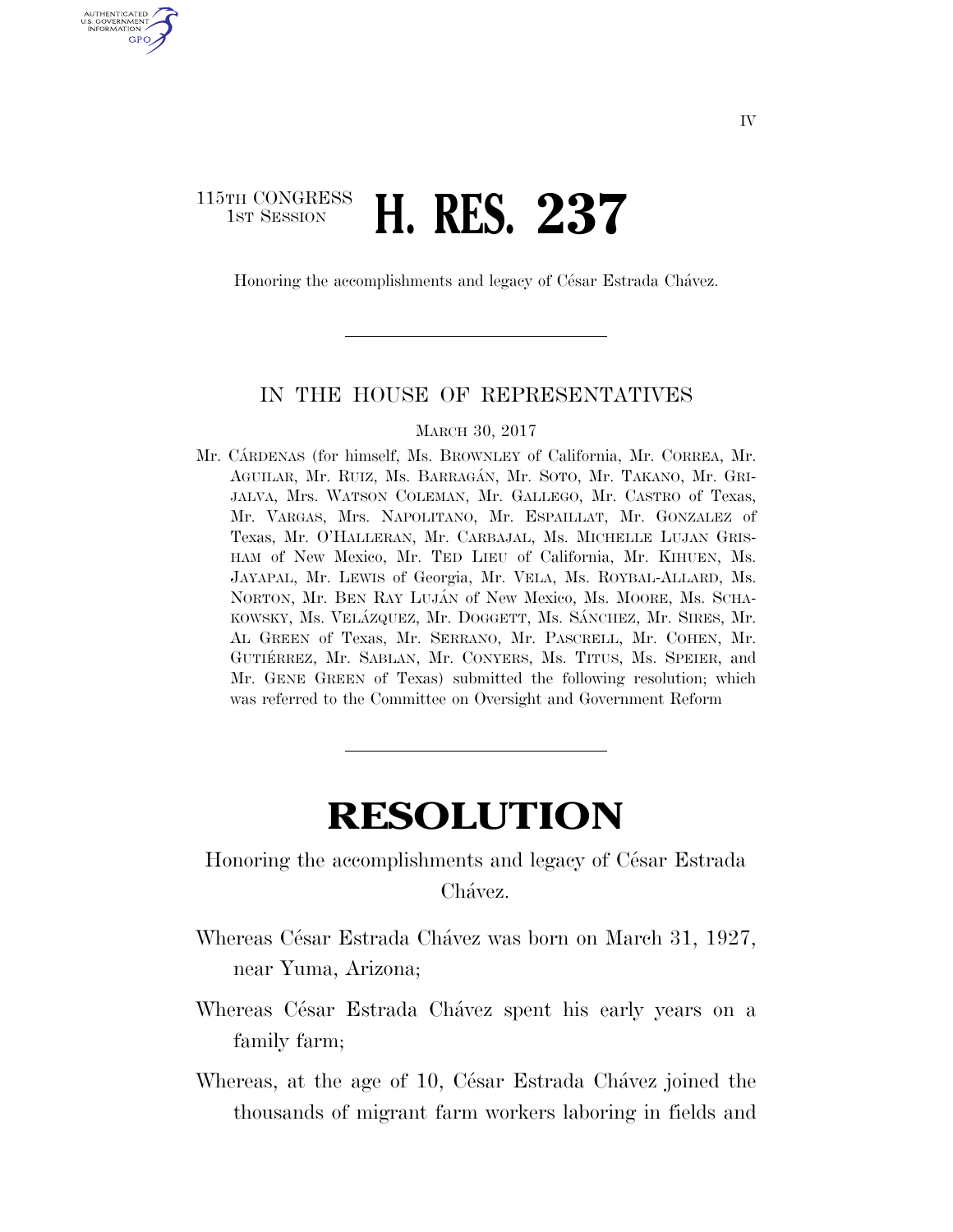vineyards throughout the Southwest after a bank foreclosure resulted in the loss of the family farm;

- Whereas César Estrada Chávez, after attending more than 30 elementary and middle schools and achieving an eighth grade education, left school to work full-time as a farm worker to help support his family;
- Whereas, at the age of 17, César Estrada Chávez entered the United States Navy and served the United States with distinction for 2 years;
- Whereas, in 1948, César Estrada Chávez returned from military service to marry Helen Fabela, whom he had met while working in the vineyards of central California;
- Whereas César Estrada Chávez and Helen Fabela had 8 children;
- Whereas, as early as 1949, César Estrada Chávez was committed to organizing farm workers to campaign for safe and fair working conditions, reasonable wages, livable housing, and the outlawing of child labor;
- Whereas, in 1952, César Estrada Chávez joined the Community Service Organization, a prominent Latino civil rights group, and worked with the organization to coordinate voter registration drives and conduct campaigns against discrimination in east Los Angeles;
- Whereas César Estrada Chávez served as the national director of the Community Service Organization;
- Whereas, in 1962, César Estrada Chávez left the Community Service Organization to found the National Farm Workers Association, which eventually became the United Farm Workers of America;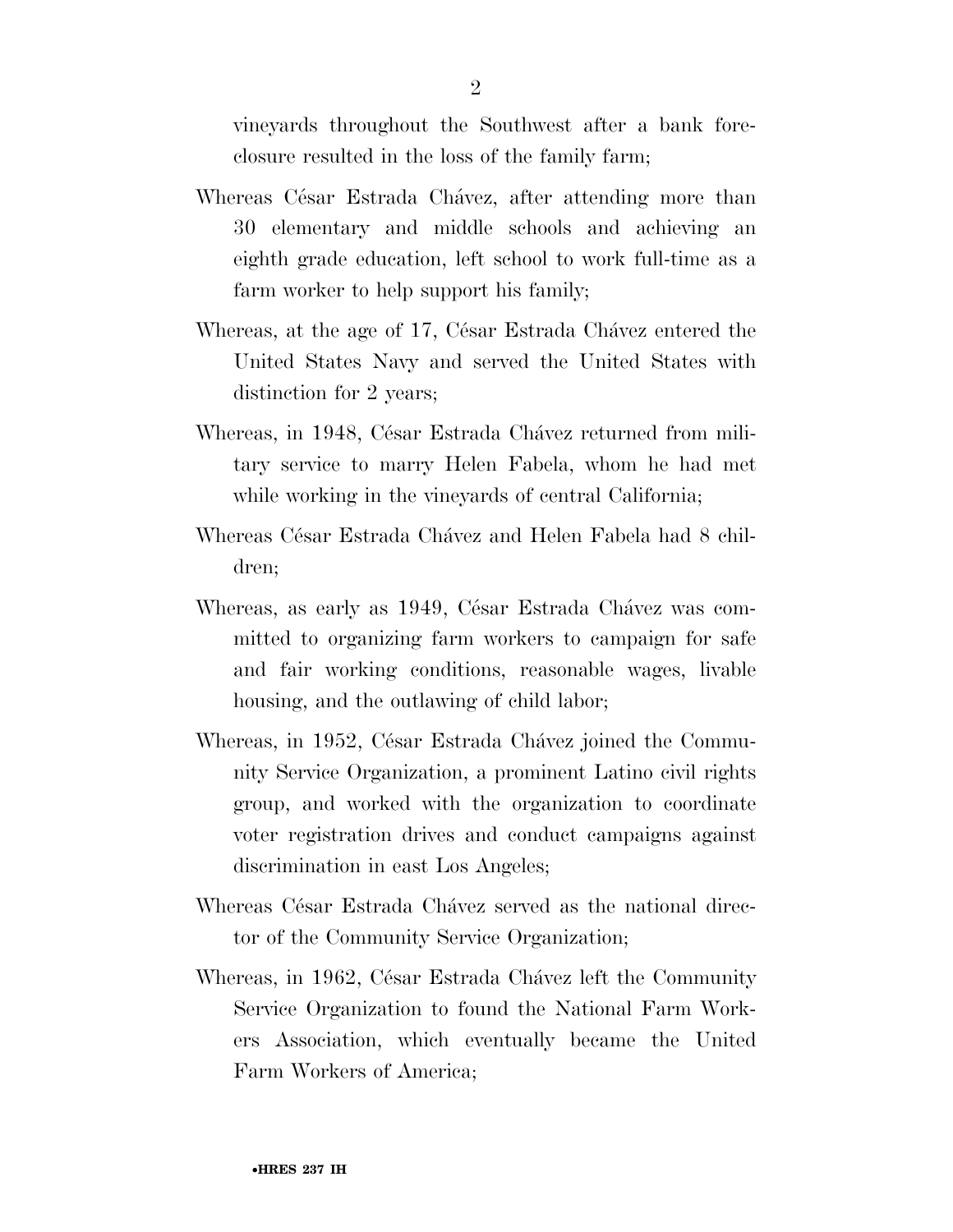- Whereas César Estrada Chávez was a strong believer in the principles of nonviolence practiced by Mahatma Gandhi and Dr. Martin Luther King, Jr.;
- Whereas César Estrada Chávez effectively used peaceful tactics that included fasting for 25 days in 1968, 25 days in 1972, and 38 days in 1988, to call attention to the terrible working and living conditions of farm workers in the United States;
- Whereas, under the leadership of César Estrada Chávez, the United Farm Workers of America organized thousands of migrant farm workers to fight for fair wages, health care coverage, pension benefits, livable housing, and respect;
- Whereas, through his commitment to nonviolence, César Estrada Cha´vez brought dignity and respect to the organized farm workers and became an inspiration to and a resource for individuals engaged in human rights struggles throughout the world;
- Whereas the influence of César Estrada Chavez extends far beyond agriculture and provides inspiration for those working to better human rights, empower workers, and advance the American Dream, which includes all inhabitants of the United States;
- Whereas César Estrada Chávez died on April 23, 1993, at the age of 66 in San Luis, Arizona, only miles from his birthplace;
- Whereas more than 50,000 people attended the funeral services of César Estrada Chávez in Delano, California;
- Whereas César Estrada Chávez was laid to rest at the headquarters of the United Farm Workers of America, known as Nuestra Señora de La Paz, located in the Tehachapi Mountains in Keene, California;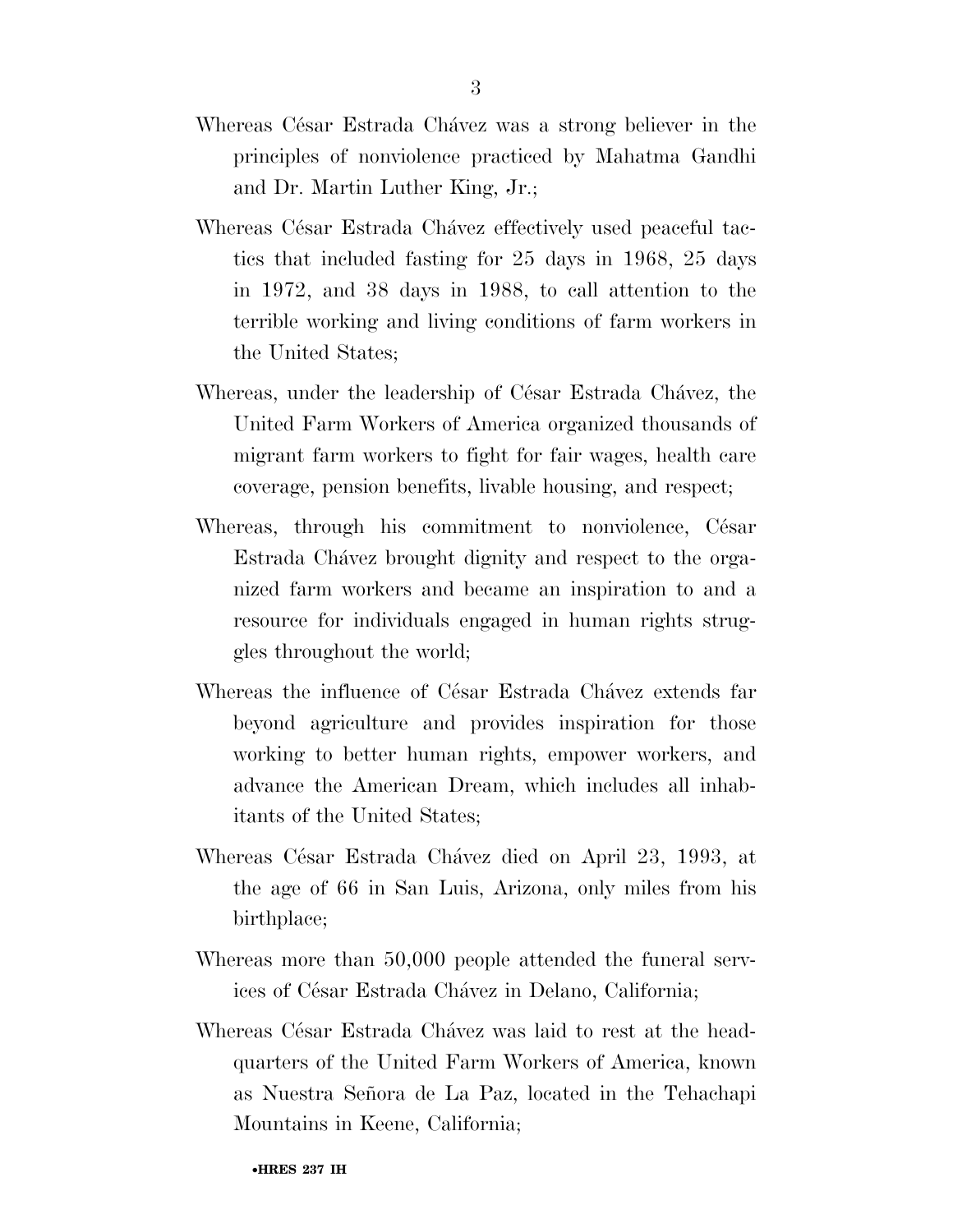- Whereas, since the death of César Estrada Chávez, schools, parks, streets, libraries, and other public facilities, as well as awards and scholarships, have been named in his honor;
- Whereas 10 States and dozens of communities across the United States honor the life and legacy of César Estrada Chávez on March 31st of each year;
- Whereas, during his lifetime, César Estrada Chávez was a recipient of the Martin Luther King, Jr. Peace Prize;
- Whereas, on August 8, 1994, César Estrada Chávez was posthumously awarded the Presidential Medal of Freedom;
- Whereas President Barack Obama honored the life of service of César Estrada Chávez by proclaiming March 31, 2012, to be "César Chávez Day";
- Whereas, on October 8, 2012, President Barack Obama authorized the Secretary of the Interior to establish a César Estrada Cha´vez National Monument in Keene, California; and
- Whereas the United States should continue the efforts of César Estrada Chávez to ensure equality, justice, and dignity for all people of the United States: Now, therefore, be it
	- 1 *Resolved,* That the House of Representatives—
- 2 (1) recognizes the accomplishments and exam-3 ple of a great hero of the United States, César 4 Estrada Chávez;
- 5 (2) pledges to promote the legacy of César 6 Estrada Chávez; and